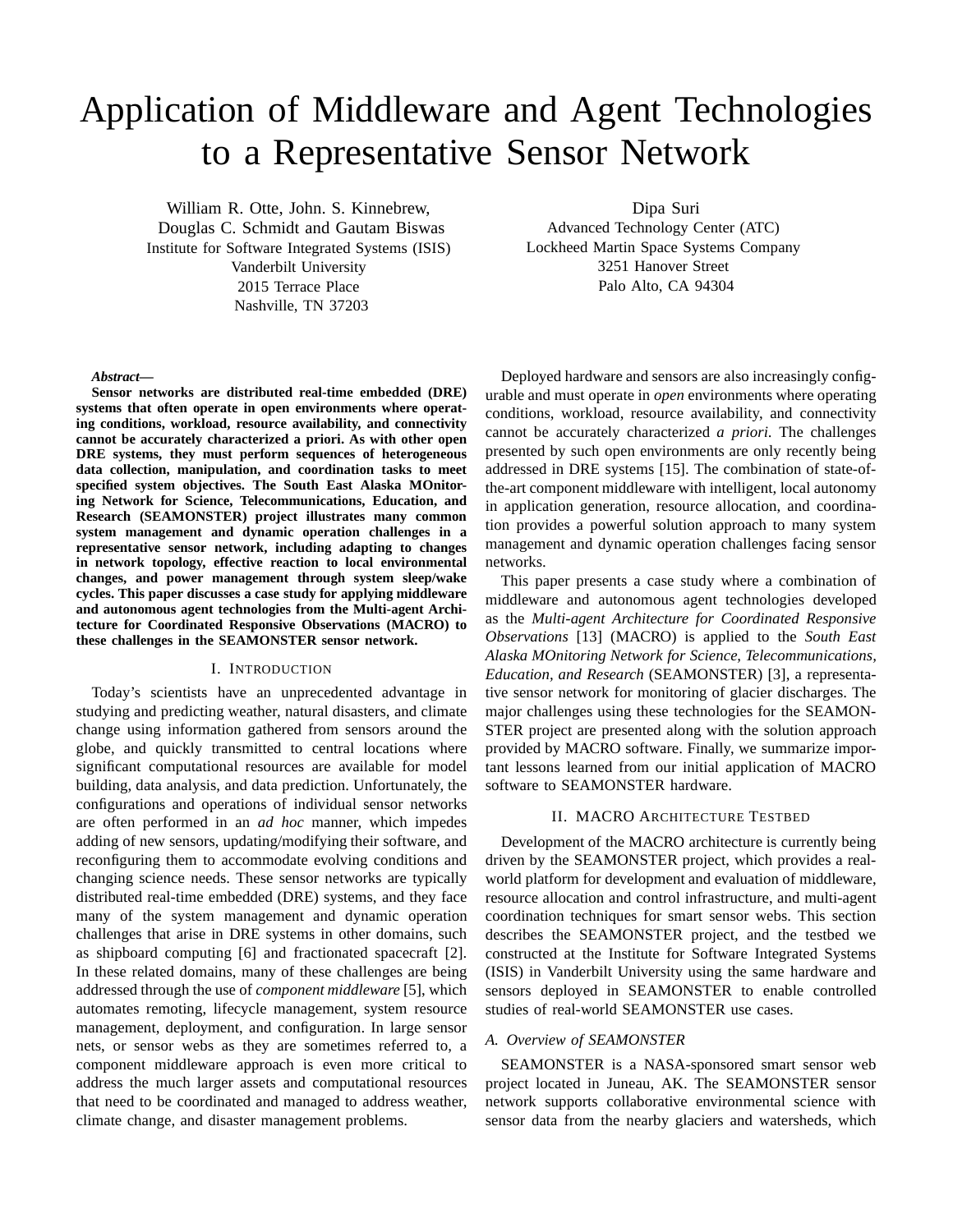includes timely production of relevant sensor data and goaldriven coordination within the sensor network. For example, autonomous increase in the rate of data collection for relevant sensors when an event like a glacial lake drainage is recognized.

### *B. Overview of the MACRO Framework*

| <b>MACRO</b><br><b>Agents</b> | SA-POP                          |
|-------------------------------|---------------------------------|
| <b>RACE</b>                   | <b>CORBA</b><br><b>Services</b> |
| ReDAC                         |                                 |
| CIAO                          |                                 |
| TAO                           |                                 |
| <b>ACE</b>                    |                                 |
| ΟS                            |                                 |
| Hardware                      |                                 |

#### **Fig. 1: MACRO Architecture**

The Multi-agent Architecture for Coordinated, Responsive Observations (MACRO) architecture provides a powerful computational infrastructure for enabling the deployment and operation of large distributed sensor networks, i.e., a sensor web. The system comprises of two levels of agents: (i) the mission level, where agents interact with users to define science goals and then translate these goals into a set of prioritized tasks that have to be executed to achieve these goals, and (ii) resource level, where agents translate tasks into activities related to data collection, data analysis, and data communication. The resource agents use component middleware and novel services, such as the Spreading Activation Partial Order Planner (SAPOP) for supporting dynamic (re)planning/scheduling and the Resource Allocation and Control Engine (RACE) for resource allocation/control, to achieve the necessary local autonomy to react to changing conditions, while efficiently achieving mission goals with limited resources. The implementation of the agents is based on a state-of-the-art component middleware implementation of CORBA and the CORBA Component Model (CCM) to ensure interoperability across heterogeneous computing platforms, reduce development costs, and improve overall robustness and scalability. The agents operate on a quality of service (QoS)-enabled component middleware framework, shown in Figure 1 to ensure that a diverse set of science objectives can be met. This architecture helps overcome current limitations by facilitating real-time, reactive data acquisition, analysis, fusion, and distribution, i.e., a "smart sensing" capability in the sensor web context.

#### *C. Overview of ISIS Smart Sensor Web Testbed*

The ISIS Smart Sensor Web Testbed (ISISWEB) consists of hardware that is identical to that used in the field by the SEAMONSTER project. This hardware falls into three categories: (1) primary microservers, (2) adjunct microservers, and (3) sensor motes. The ISISWEB environment consists of two primary microservers, three adjunct microservers, and ten sensor motes.

*1) ISISWEB Hardware:* **Primary microservers.** The primary microservers serve as the primary gateway from the sensor network in the field to the outside world. These units, known as Vexcel/Microsoft microservers, are custom designed ruggedized cases which enclose a number of commercial off the shelf (COTS) components. The most significant features of the Vexcel/Microsoft microserver are a low-power 200 MHz ARM Single Board Computer (SBC), and a power conditioning subsystem (PCS) (also designed by Vexcel/Microsoft). The PCS consists of a micro-controller that mediates all power to devices in the microserver case, allowing the SBC to programatically determine battery state, enable and disable attached devices, and to indicate the length of sleep/wake cycles.

In addition to the SBC and PCS, the microserver case also contains a solar power regulator, a GPS unit, a wireless/Ethernet bridge, and a wireless signal booster. The case also has room for additional components, such as a wireless router. Power for the purposes of the testbed is provided by an adjustable bench-top power supply that allows simulation of low-power conditions.

**Adjunct microservers.** Adjunct microservers are inexpensive units intended to extend the range of the primary microservers. These units are inexpensive ARM based SBCs, which are currently Linksys NSLU-2 NAS devices, which have been re-flashed with Debian Linux and are affectionately known as "SLUGs." SLUGS do not have the fine-grained power control available to the primary microservers, but provide two USB ports for flash drives, or attached sensors. Power for the purposes of the testbed is provided by the stock power adapter, so low-power situations are not exercised on the SLUGs.

**Sensor Motes.** Sensor motes are extremely low power field sensors that serve as primary data sources for the primary and adjunct microservers. The SEAMONSTER project uses Moteiv tMote Sky units that have 8MHz microprocessors, and are programmed using Tiny-OS. The tMote units have on-board temperature, humidity, and light sensors as well as an expansion port and USB port that may be connected to external sensors. These motes communicate via 802.11.4 adhoc networks based on the ZigBee standard [1], with a mote that is directly connected to a microserver via USB acting as a base station. Power for the purposes of the testbed is provided by batteries, similar to the power mechanisms in the actual SEAMONSTER environment.

*2) ISISWEB Topology:* The ISISWEB testbed may be configured in one of two physical topologies that simulate different use cases in the SEAMONSTER environment. This section provides an overview of each of these topologies. For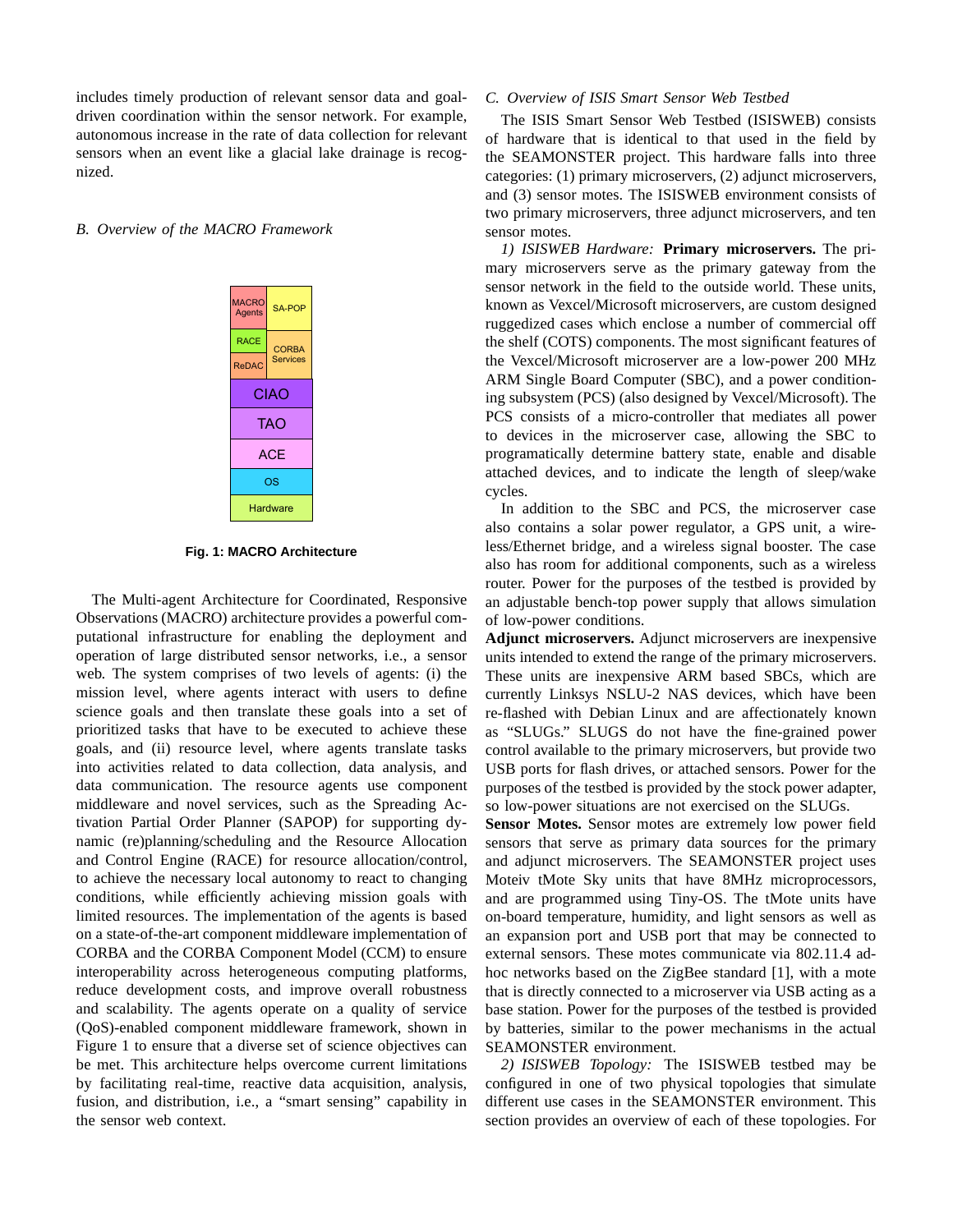the purposes of the testbed, both primary microservers are equipped with COTS wireless routers.

**Topology with physical distribution.** This topology is useful when it is possible to provide sufficient separation between groupings of microserver groupings to ensure they are unable to communicate wirelessly. As shown in Figure 2, this topology provides two separate microserver groupings. The



#### **Fig. 2: ISISWEB Topology With Physical Distribution**

first consists of a single primary microserver with attached sensors and a small tMote network. The second grouping consists of a single primary microserver, wirelessly connected to SLUGS which have attached tMote networks. Each primary microserver has a physical connection to the main server.

This first topology is ideal for exercising the autonomous operation and coordination of MACRO science agents. The independent groups of tMote sensors are controlled by their corresponding microservers, which must coordinate to produce relevant data products as environmental conditions change. Moreover, temporary loss of wireless links between microservers may require them to operate independently and autonomously with only the non-local information from earlier communications available.

**Topology Without Physical Distribution.** This topology is useful when sufficient physical separation of the microserver groupings is not feasible. This topology, shown in Figure 3, consists of a single primary microserver connected physically to the central server, with the other primary microserver connected to the first using a wireless distribution service (WDS). This topology effectively extends the range of wire-



**Fig. 3: ISISWEB Topology Without Physical Distribution**

less network proffered by the directly attached microserver. The SLUGs connect to this wireless network and the tMote units are organized in a single large mesh. An alternative configuration (which does not necessitate a wireless access point be included with the primary microserver) is to build the network in *ad-hoc* mode. This configuration decreases the power requirements of the wireless network, but means that nodes not within wireless range of one another (*e.g.*, the directly attached microserver and either of the SLUGS attached to the second microserver) may not communicate directly in a point-to-point fashion.

This second topology presents challenges similar to those presented by the previous topology, and also presents challenges to the deployment and configuration infrastructure, particularly if the network is constructed in *ad hoc* mode. These challenges arise from the potentially multiple hops required in communications from global planners or deployment infrastructure.

# III. OVERVIEW OF MIDDLEWARE TECHNOLOGIES

This section describes the middleware technologies provided by MACRO that are used in the context of the SEA-MONSTER case study described in Section II-A.

## *A. Overview of the CORBA Component Model*

The CORBA Component Model (CCM) [10] is an extension to the Common Request Broker Architecture (CORBA) [7] that supports Component Based Software Engineering. CCM enhances reusability by allowing developers to focus only on application business logic, by abstracting away the details of communication and configuration. Components interact with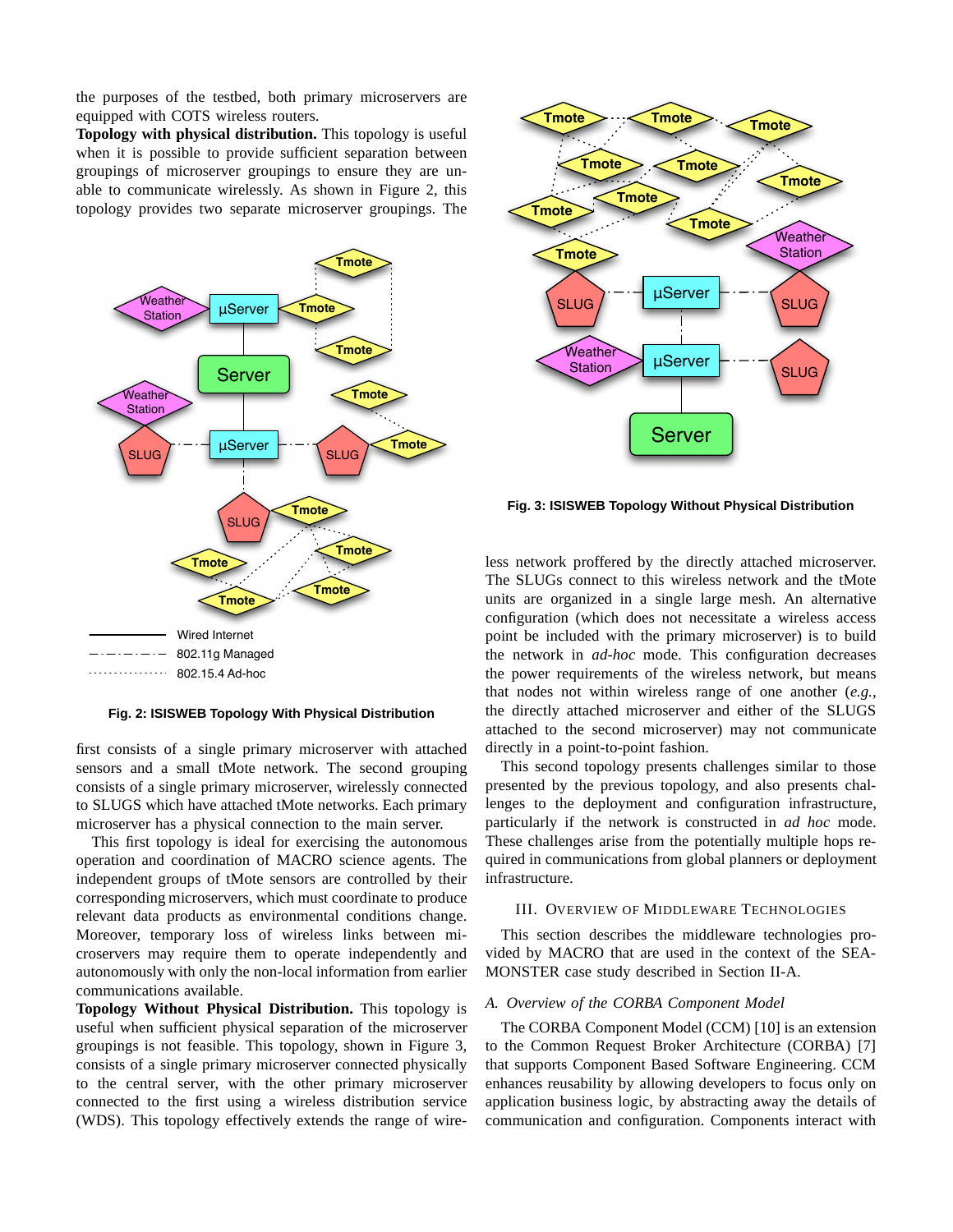one another only through well-defined ports which include *facets* (provided interfaces), *receptacles* (required interfaces), and *event sources and sinks* (asynchronous publish/subscribe transport).

The CCM middleware used by MACRO is the *Component Integrated ACE ORB* (CIAO) [14], which is a quality of service (QoS)-enabled implementation of the Lightweight CCM (LWCCM) [8] specification built on top of *The ACE ORB* (TAO). CIAO provides a clear separation of concerns between *configuration logic*, specified at deployment time via XMLbased meta-data, and *business logic*.

## *B. Overview of the Deployment And Configuration Engine*

CIAO's deployment and configuration capabilities are provided by the *Deployment and Configuration of Component Based Systems* (DnC) [12] specification, which was created by the OMG in response to the need for generic and standard mechanisms for deploying component-based applications. The DnC standard contains a Platform Independent Model (PIM), which includes both a *data model* (*i.e.*, descriptions of components, component compositions, target domains, and associated configuration meta-data) and a *run-time model* (*i.e.*, a set of interfaces used to manage application life-cycle). This PIM is then mapped to a *Platform Specific Model* (PSM) for particular component middlewares. In this case, the CCM specification contains this PSM.

The DnC *run-time model* maps to a set of daemons that run at certain points in the *domain*, the collection of nodes and communication methods that comprise the target environment. Important elements of the *run-time model* include:

- **Node Manager**, which is a daemon that runs on all nodes in the domain that is responsible for deploying, configuring, and managing all components deployed to that node. This daemon also supports monitors necessary to report resource status on the node to the global planning agents. Each node in the sensor web will have a running Node Manager.
- **Execution Manager**, which is a daemon that coordinates the activities of all *Node Managers* in a given domain. This daemon is the primary point of control for the lifecycle of all component applications. Primary microservers with direct connections to the main server will have execution manager.
- **Target Manager,** which is a daemon that collates and reports resource availability in a given domain. Information is collected from resource monitors installed in individual *Node Managers*. Like the *Execution Manager*, this daemon will run on primary microservers with direct connection to the main server.
- **Repository Manager,** which is a daemon that maintains a collection of component meta-data and binary implementations. Individual *Node Managers* may contact nearby repositories to download binaries for components they are tasked to deploy, while planning agents may query the repository for information about components available for deployment. An instance of the *Repository Manager*

will run on the primary server for use by the global planning agents, another instance will reside on primary microservers with direct connections to the main server for use by nodes in the field.

# IV. RESOLVING DEPLOYMENT AND CONFIGURATION CHALLENGES IN SENSOR WEBS

This section describes our solutions to common problems that arose in the deployment and configuration of the SEA-MONSTER sensor web.

## *A. Adapting to Changing Network Topology*

**Context.** Sensor networks that reside in remote or inaccessible locations may suffer from frequent and unexpected changes to its network topology. These changes may be transient in nature, *e.g.*, due to limited resources such as power or temporary disruptions in wireless transmission, or permanent in nature, *e.g.*, due to damage to or destruction of physical resources.

**Problem.** Changes in network topology impacts the sensor web in two ways. First, loss of a particular node means temporary or permanent loss of the data stored on that node. The middleware used to facilitate implementation of the sensor web should be able to provide fault tolerant storage of data in an application independent manner. Moreover, the fault tolerance strategy may need to change when failures are detected, *i.e.*, if a node loses its mirror (a node selected to store a duplicate of its data), another node should be selected as a mirror for that node. Second, temporary or permanent loss of a wireless node may interrupt direct communication paths between nodes. As shown in Figure 4, there may be alternate paths that could be used for communication in the face of failed nodes. The middleware should be able to discover and



**Fig. 4: Alternate Communication Paths with Failed Nodes**

take advantage of these alternate paths.

**Solution approach.** To address the first problem, a natural approach is to make use of the asynchronous pub/sub communication ports available in the CCM middleware. Agents responsible for collecting and collating data from attached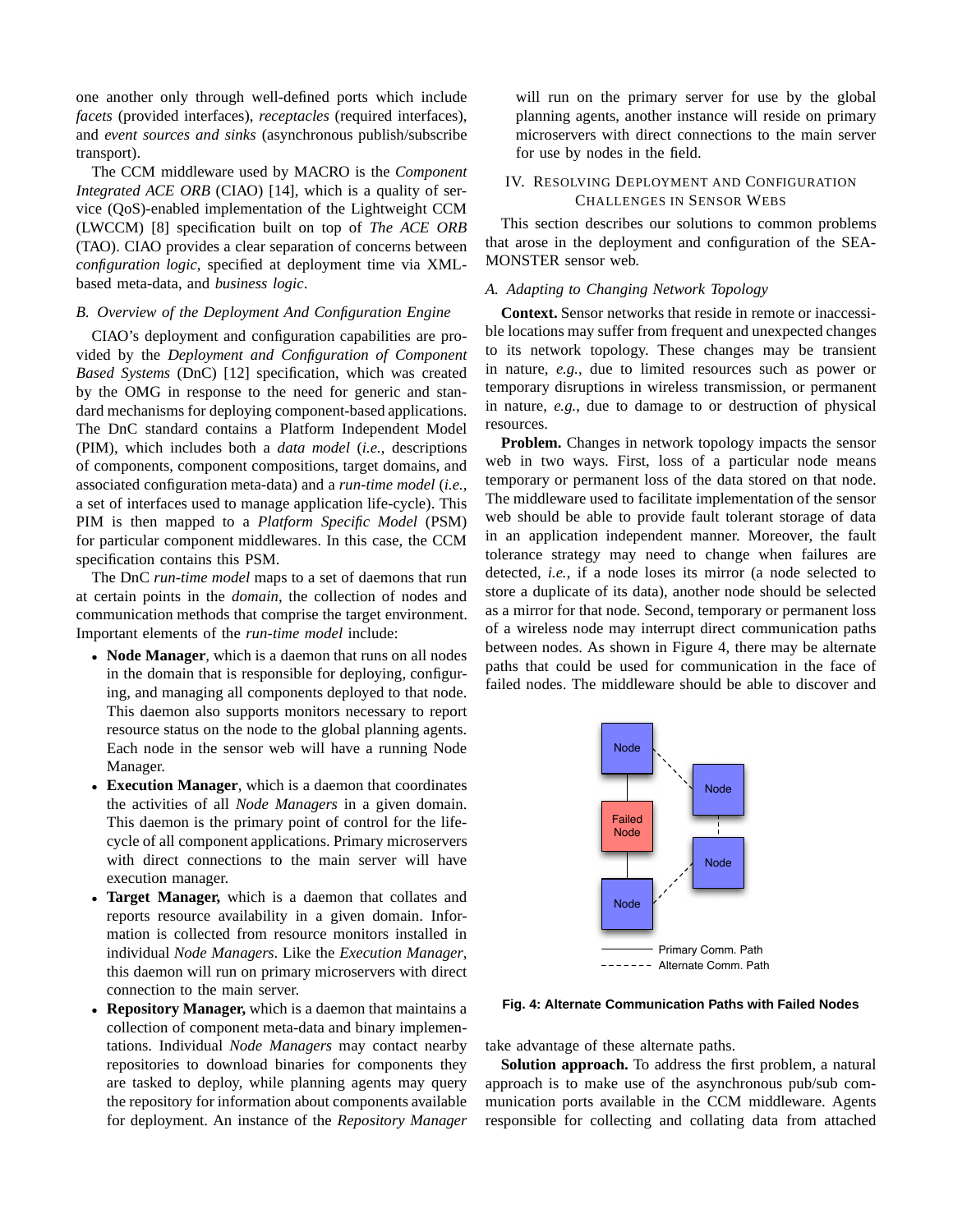sensors can publish noteworthy data to one of its event ports. The CCM middleware, using a pub/sub middleware such as the OMG Data Distribution Service (DDS) [11] or CORBA Real-time Notification Service [4], will transmit the data to clients connected by the DnC infrastructure. Should the global planning agent detect a failure of a data mirror, it can direct the DnC infrastructure to connect a different sink in the failed nodes instead, which shields the agents from where their mirror is located and enables seamless failover in response to faults.

The second problem is more challenging and is not directly addressed by either the CCM or DnC middlewares, as discussed in Section V.

# *B. Adapting to Changing Goals and Conditions*

**Context.** Nodes in a sensor network often have a large number of observable phenomena in their area of interest. The type, duration, and frequency of observation of these phenomena may change over time, based on changes in the environment, occurrence of events in the environment, and changing goals and objectives in the science mission of the sensor web. Moreover, limited processing ability, storage, and network bandwidth limit the ability of these nodes to continually perform observations at the desired frequency and fidelity. In addition, the ability to observe certain phenomena could be influenced by changes in the environment, such as changes in the availability of sunlight to provide power due to inclement weather or variations due to time of year and season.

**Problem.** Dynamic changes in environmental conditions coupled with limited resource availability requires individual nodes of the sensor network to revise current operations and future plans. To handle these dynamic changes effectively, the nodes must be capable of some local, autonomous adaptation. Moreover, they must be able to adapt the local system in a goal-driven manner to maintain efficient and correct operation of the overall sensor network.

**Solution approach.** To address the problem of effective reaction to local changes, while respecting system-wide science goals, the nodes must be capable of intelligent, autonomous planning and action. This intelligent behavior is directed by local MACRO agents with functional knowledge of the system and software components. The local agent(s) use their planning and re-planning capabilities to adapt system functionality to local, dynamic changes, while prioritizing system activities when sufficient resources are unavailable to fully achieve all goals.

## *C. Ensuring Correct Re-Deployment After Reboot*

**Context.** Limited availability of power, due to variations in weather that limits ability to re-charge attached batteries, motivates the need for power management. While powering down sensors, radios, and other attached devices is helpful, extreme low power conditions necessitates more aggressive measures. Moreover, to protect against "wedging," which is

a situation where the operating system becomes unresponsive, it is advisable to reset the microservers periodically. Where possible, this approach involves large numbers of sleep/wake cycles, which consists of entirely powering down a microserver for periods of time, and performing a cold boot to restore functionality.

**Problem.** When the microserver returns from a sleep/wake cycle, *i.e.* when the boot process completes, agents and applications must be correctly re-deployed and connections between nodes must be correctly re-established. Correctly accomplishing these two tasks requires that (1) agent and application state be preserved across the reboot, and (2) deployment infrastructure state be preserved across reboots.

**Solution approach.** The current approach to solving this problem is to create all deployment as locality-constrained deployments. Locality-constrained deployments describe only components that reside on a single node and describe connections with components on other nodes with external references. This approach is in contrast to a global deployment plan, which describes components deployed to several nodes and describes connections as internal references, *e.g.*, refers to the connected components directly. This approach requires that each node have a complete DnC stack - *i.e.*, each node has both an Execution Manager and a Node Manager. Since this approach is less desirable from the standpoint of run-time footprint a superior approach is outlined in Section V.

#### V. CONCLUDING REMARKS

Deployment, configuration, and operation of distributed sensor networks is typically accomplished in an ad-hoc manner. This limits the ability of the system to evolution in its hardware makeup, science mission, and operating environment. This paper presents a case study that combines the MACRO agent architecture with CCM and its associated deployment and configuration infrastructure to the SEAMONSTER sensor web. In addition, we describe the ISISWEB testbed, which provides a realistic environment in which to evaluate the effectiveness of the agent-based approach.

We found that successfully applying the CIAO CCM middleware and deployment and configuration infrastructure to MACRO and SEAMONSTER requires the resolution of several challenging problems.

*a) Resource Constraints:* The strict resource constraints (*i.e.*, less than 64MB RAM and less than 266 MHz processors) were a significant hurdle due to the large memory footprint of CIAO components and deployment infrastructure. Previous development of CIAO has been driven largely in environments with few resource constraints, *e.g.*, more than a gigabyte of RAM and processors faster than two gigahertz.

While CCM is currently functional in the ISISWEB environment, its footprint limits the number of agents that can be concurrently deployed to a single node in the sensor network. Likewise, the easily saturated processors present problems in that it may be hard to provide reasonable deployment infrastructure responsiveness and deployment latencies.